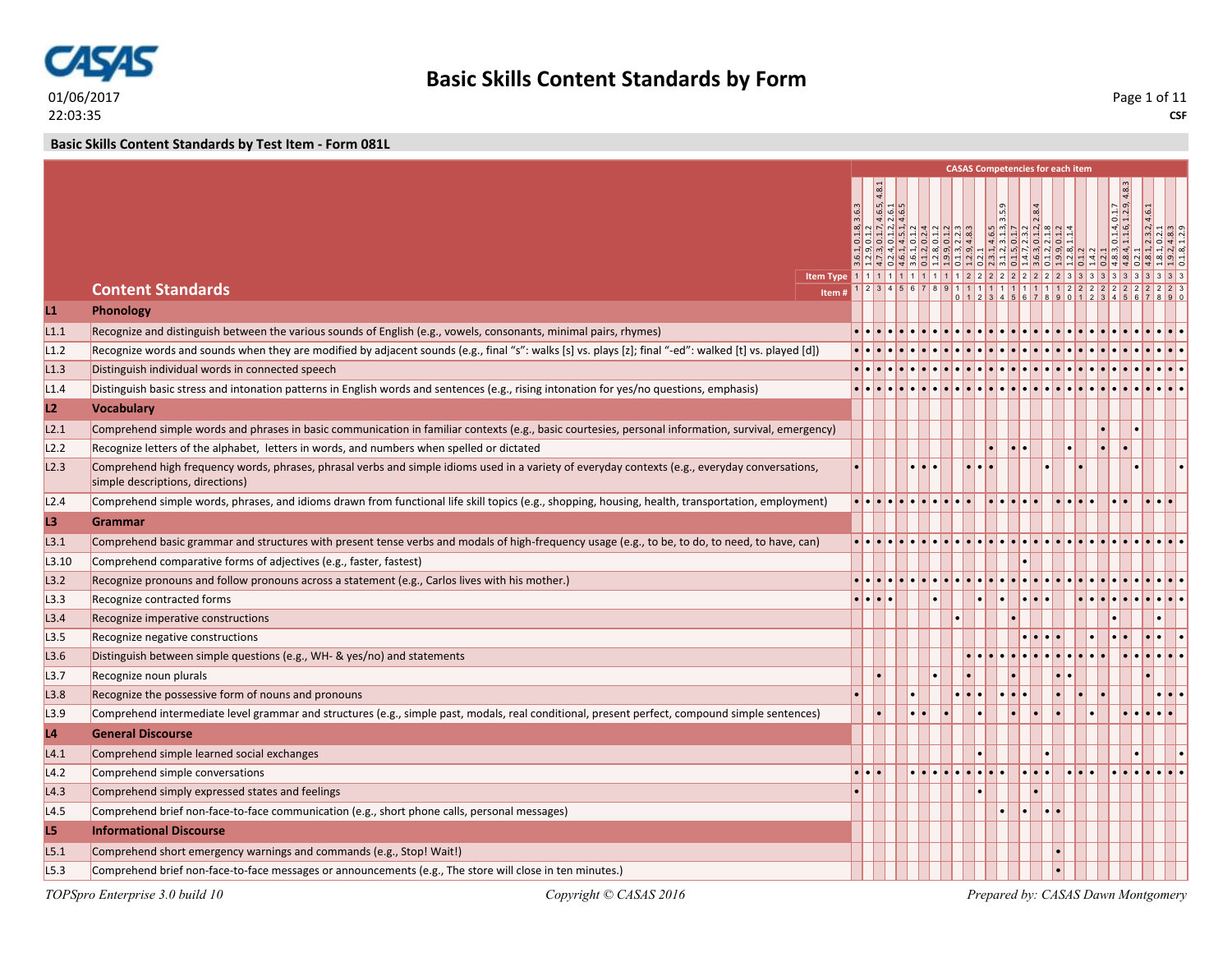

**Basic Skills Content Standards by Test Item - Form 081L**

|                  |                                                                                                                                  |                  |       |          |  |                                                                                                               |  | <b>CASAS Competencies for each item</b> |                                                                                    |  |  |                                         |      |
|------------------|----------------------------------------------------------------------------------------------------------------------------------|------------------|-------|----------|--|---------------------------------------------------------------------------------------------------------------|--|-----------------------------------------|------------------------------------------------------------------------------------|--|--|-----------------------------------------|------|
|                  |                                                                                                                                  |                  | 3.6.3 |          |  | $\overline{\bigcirc}$ $\overline{\bigcirc}$ $\overline{\bigcirc}$ $\overline{\bigcirc}$ $\overline{\bigcirc}$ |  | 씨이닉닉이닉이어씨 이닉ሣ이어出님의                      | l<br>$\frac{1}{2}$ m $\frac{1}{2}$ n $\frac{1}{2}$ n $\frac{1}{2}$ n $\frac{1}{2}$ |  |  | $0.1.4, 0.1.7$<br>$1.1.6, 1.2.9, 4.8.3$ |      |
|                  |                                                                                                                                  | <b>Item Type</b> |       |          |  |                                                                                                               |  | $1111111111122222222222233333333$       |                                                                                    |  |  |                                         |      |
|                  | <b>Content Standards</b>                                                                                                         | Item i           |       |          |  |                                                                                                               |  | 2345678911111111111122222               |                                                                                    |  |  |                                         | 2223 |
| L5.4             | Comprehend simple single-step instructions, explanations, and directions (e.g., Turn off the lights. Put the boxes in the back.) |                  |       | <b>D</b> |  |                                                                                                               |  |                                         |                                                                                    |  |  |                                         |      |
| L6               | <b>Strategies and Critical Thinking</b>                                                                                          |                  |       |          |  |                                                                                                               |  |                                         |                                                                                    |  |  |                                         |      |
| L6.1             | Identify the topic, main idea, or gist of brief discourse or information                                                         |                  |       |          |  |                                                                                                               |  |                                         |                                                                                    |  |  |                                         |      |
| L <sub>6.2</sub> | Listen for simple specific details of brief discourse (e.g., What time will the train leave?)                                    |                  |       |          |  |                                                                                                               |  | <u> La La La La La La La La</u>         |                                                                                    |  |  |                                         |      |
| L <sub>6.5</sub> | Predict content of discourse types/genre that follow common patterns (e.g., doctor talking to patient, narratives, instructions) |                  |       |          |  |                                                                                                               |  |                                         |                                                                                    |  |  | .                                       |      |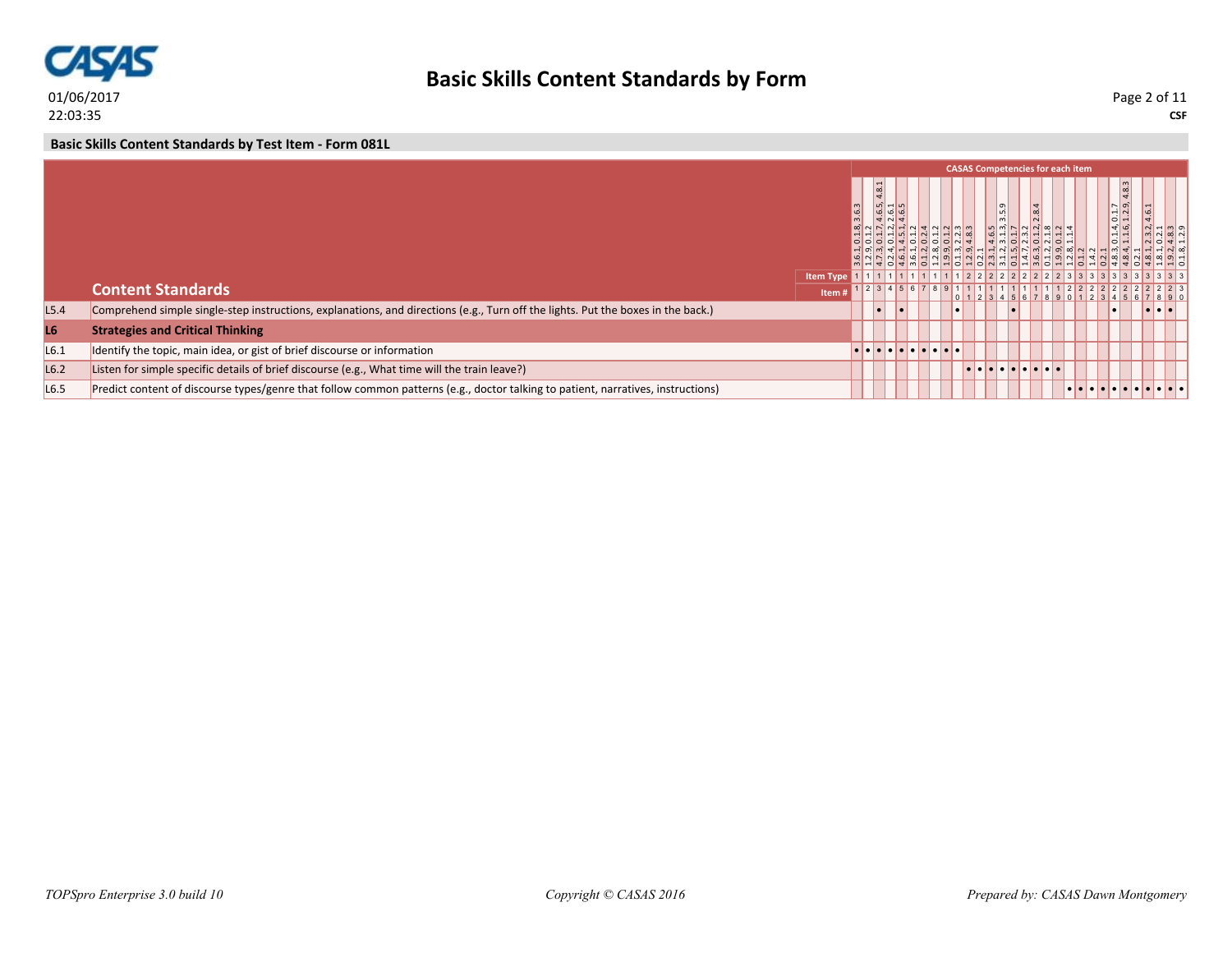

**Basic Skills Content Standards by Test Item - Form 082L**

|                |                                                                                                                                                                                     |           |                                |                                           |       |                                           |  |  |  | <b>CASAS Competencies for each item</b>                                                                                                                                                                                                                                                                                                                                                                                                                        |                                                                                                      |                                   |  |
|----------------|-------------------------------------------------------------------------------------------------------------------------------------------------------------------------------------|-----------|--------------------------------|-------------------------------------------|-------|-------------------------------------------|--|--|--|----------------------------------------------------------------------------------------------------------------------------------------------------------------------------------------------------------------------------------------------------------------------------------------------------------------------------------------------------------------------------------------------------------------------------------------------------------------|------------------------------------------------------------------------------------------------------|-----------------------------------|--|
|                |                                                                                                                                                                                     | 0.1.2, 3. |                                | $\begin{array}{c} 3.6 \\ 0.1 \end{array}$ | 0.1.7 |                                           |  |  |  | $\begin{array}{r} 0.1.2,2.2.2 \\ \textcolor{red}{\textbf{14.8.3}} \\ \textcolor{red}{\textbf{14.3.6.1}} \\ \textcolor{red}{\textbf{0.1.4}} \\ \textcolor{red}{\textbf{0.1.2}} \\ \textcolor{red}{\textbf{0.1.2}} \\ \textcolor{red}{\textbf{0.1.2}} \\ \textcolor{red}{\textbf{0.1.2}} \\ \textcolor{red}{\textbf{0.1.3}} \\ \textcolor{red}{\textbf{0.1.4}} \\ \textcolor{red}{\textbf{0.1.2}} \\ \textcolor{red}{\textbf{0.1.3}} \\ \textcolor{red}{\textbf$ | $\lvert$ $\sim$<br>0.1.2,<br>- ကြွ -- မြ စြ မြ စြ မြ စြ စြ မြ ဟု မြ စြ မြ ဟု စြ စြ ဖြ ဖြ ဖြ စြ မြ မြ | $\frac{11.6}{15.3}$<br>$\sqrt{q}$ |  |
|                | <b>Content Standards</b><br>Item#                                                                                                                                                   |           |                                |                                           |       | 1 2 3 4 5 6 7 8 9 1 1 1 1 1 1 1 1 1 1 1 2 |  |  |  |                                                                                                                                                                                                                                                                                                                                                                                                                                                                |                                                                                                      |                                   |  |
| L1             | Phonology                                                                                                                                                                           |           |                                |                                           |       |                                           |  |  |  |                                                                                                                                                                                                                                                                                                                                                                                                                                                                |                                                                                                      |                                   |  |
| L1.1           | Recognize and distinguish between the various sounds of English (e.g., vowels, consonants, minimal pairs, rhymes)                                                                   |           |                                |                                           |       |                                           |  |  |  |                                                                                                                                                                                                                                                                                                                                                                                                                                                                |                                                                                                      |                                   |  |
| L1.2           | Recognize words and sounds when they are modified by adjacent sounds (e.g., final "s": walks [s] vs. plays [z]; final "-ed": walked [t] vs. played [d])                             |           |                                |                                           |       |                                           |  |  |  |                                                                                                                                                                                                                                                                                                                                                                                                                                                                |                                                                                                      |                                   |  |
| L1.3           | Distinguish individual words in connected speech                                                                                                                                    |           |                                |                                           |       |                                           |  |  |  |                                                                                                                                                                                                                                                                                                                                                                                                                                                                |                                                                                                      |                                   |  |
| L1.4           | Distinguish basic stress and intonation patterns in English words and sentences (e.g., rising intonation for yes/no questions, emphasis)                                            |           |                                |                                           |       |                                           |  |  |  |                                                                                                                                                                                                                                                                                                                                                                                                                                                                |                                                                                                      |                                   |  |
| L2             | <b>Vocabulary</b>                                                                                                                                                                   |           |                                |                                           |       |                                           |  |  |  |                                                                                                                                                                                                                                                                                                                                                                                                                                                                |                                                                                                      |                                   |  |
| L2.1           | Comprehend simple words and phrases in basic communication in familiar contexts (e.g., basic courtesies, personal information, survival, emergency)                                 |           |                                |                                           |       |                                           |  |  |  |                                                                                                                                                                                                                                                                                                                                                                                                                                                                |                                                                                                      |                                   |  |
| L2.2           | Recognize letters of the alphabet, letters in words, and numbers when spelled or dictated                                                                                           |           |                                |                                           |       |                                           |  |  |  |                                                                                                                                                                                                                                                                                                                                                                                                                                                                |                                                                                                      |                                   |  |
| L2.3           | Comprehend high frequency words, phrases, phrasal verbs and simple idioms used in a variety of everyday contexts (e.g., everyday conversations,<br>simple descriptions, directions) |           | $\bullet\bullet\bullet\bullet$ |                                           |       |                                           |  |  |  |                                                                                                                                                                                                                                                                                                                                                                                                                                                                |                                                                                                      |                                   |  |
| L2.4           | Comprehend simple words, phrases, and idioms drawn from functional life skill topics (e.g., shopping, housing, health, transportation, employment)                                  |           | $\cdot \cdot \cdot$            |                                           |       |                                           |  |  |  |                                                                                                                                                                                                                                                                                                                                                                                                                                                                |                                                                                                      |                                   |  |
| L3             | Grammar                                                                                                                                                                             |           |                                |                                           |       |                                           |  |  |  |                                                                                                                                                                                                                                                                                                                                                                                                                                                                |                                                                                                      |                                   |  |
| L3.1           | Comprehend basic grammar and structures with present tense verbs and modals of high-frequency usage (e.g., to be, to do, to need, to have, can)                                     |           |                                |                                           |       |                                           |  |  |  |                                                                                                                                                                                                                                                                                                                                                                                                                                                                |                                                                                                      |                                   |  |
| L3.10          | Comprehend comparative forms of adjectives (e.g., faster, fastest)                                                                                                                  |           |                                |                                           |       |                                           |  |  |  |                                                                                                                                                                                                                                                                                                                                                                                                                                                                |                                                                                                      |                                   |  |
| L3.2           | Recognize pronouns and follow pronouns across a statement (e.g., Carlos lives with his mother.)                                                                                     |           |                                |                                           |       |                                           |  |  |  |                                                                                                                                                                                                                                                                                                                                                                                                                                                                |                                                                                                      |                                   |  |
| L3.3           | Recognize contracted forms                                                                                                                                                          |           |                                |                                           |       |                                           |  |  |  |                                                                                                                                                                                                                                                                                                                                                                                                                                                                |                                                                                                      |                                   |  |
| L3.4           | Recognize imperative constructions                                                                                                                                                  |           |                                |                                           |       |                                           |  |  |  |                                                                                                                                                                                                                                                                                                                                                                                                                                                                |                                                                                                      |                                   |  |
| L3.5           | Recognize negative constructions                                                                                                                                                    |           |                                |                                           |       |                                           |  |  |  |                                                                                                                                                                                                                                                                                                                                                                                                                                                                |                                                                                                      |                                   |  |
| L3.6           | Distinguish between simple questions (e.g., WH- & yes/no) and statements                                                                                                            |           |                                |                                           |       |                                           |  |  |  |                                                                                                                                                                                                                                                                                                                                                                                                                                                                |                                                                                                      |                                   |  |
| L3.7           | Recognize noun plurals                                                                                                                                                              |           |                                |                                           |       |                                           |  |  |  |                                                                                                                                                                                                                                                                                                                                                                                                                                                                |                                                                                                      |                                   |  |
| L3.8           | Recognize the possessive form of nouns and pronouns                                                                                                                                 |           |                                |                                           |       |                                           |  |  |  |                                                                                                                                                                                                                                                                                                                                                                                                                                                                |                                                                                                      |                                   |  |
| L3.9           | Comprehend intermediate level grammar and structures (e.g., simple past, modals, real conditional, present perfect, compound simple sentences)                                      |           |                                |                                           |       |                                           |  |  |  |                                                                                                                                                                                                                                                                                                                                                                                                                                                                |                                                                                                      |                                   |  |
| L4             | <b>General Discourse</b>                                                                                                                                                            |           |                                |                                           |       |                                           |  |  |  |                                                                                                                                                                                                                                                                                                                                                                                                                                                                |                                                                                                      |                                   |  |
| L4.1           | Comprehend simple learned social exchanges                                                                                                                                          |           |                                |                                           |       |                                           |  |  |  |                                                                                                                                                                                                                                                                                                                                                                                                                                                                |                                                                                                      |                                   |  |
| L4.2           | Comprehend simple conversations                                                                                                                                                     |           |                                |                                           |       |                                           |  |  |  |                                                                                                                                                                                                                                                                                                                                                                                                                                                                |                                                                                                      |                                   |  |
| L4.3           | Comprehend simply expressed states and feelings                                                                                                                                     |           |                                |                                           |       |                                           |  |  |  |                                                                                                                                                                                                                                                                                                                                                                                                                                                                |                                                                                                      |                                   |  |
| L4.5           | Comprehend brief non-face-to-face communication (e.g., short phone calls, personal messages)                                                                                        |           |                                |                                           |       |                                           |  |  |  |                                                                                                                                                                                                                                                                                                                                                                                                                                                                |                                                                                                      |                                   |  |
| L5             | <b>Informational Discourse</b>                                                                                                                                                      |           |                                |                                           |       |                                           |  |  |  |                                                                                                                                                                                                                                                                                                                                                                                                                                                                |                                                                                                      |                                   |  |
| L5.4           | Comprehend simple single-step instructions, explanations, and directions (e.g., Turn off the lights. Put the boxes in the back.)                                                    |           |                                | $  \cdot   \cdot   \cdot$                 |       |                                           |  |  |  |                                                                                                                                                                                                                                                                                                                                                                                                                                                                |                                                                                                      |                                   |  |
| L <sub>6</sub> | <b>Strategies and Critical Thinking</b>                                                                                                                                             |           |                                |                                           |       |                                           |  |  |  |                                                                                                                                                                                                                                                                                                                                                                                                                                                                |                                                                                                      |                                   |  |
| L6.1           | Identify the topic, main idea, or gist of brief discourse or information                                                                                                            |           |                                |                                           |       | . <b>.</b>                                |  |  |  |                                                                                                                                                                                                                                                                                                                                                                                                                                                                |                                                                                                      |                                   |  |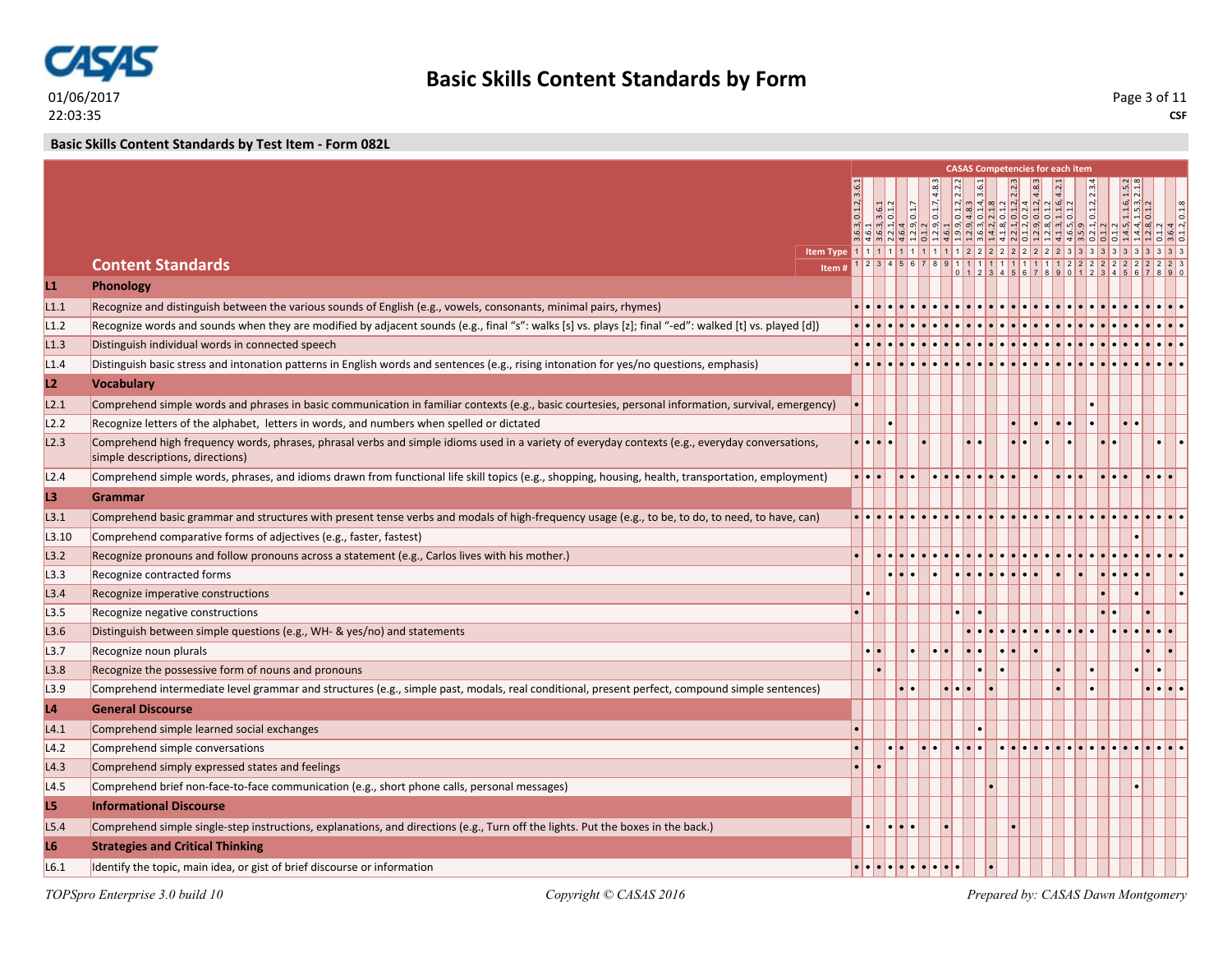

**Basic Skills Content Standards by Test Item - Form 082L**

|                  |                                                                                                                                  |                  |           |  |       |                                         | <b>CASAS Competencies for each item</b> |     |                            |               |                                       |  |
|------------------|----------------------------------------------------------------------------------------------------------------------------------|------------------|-----------|--|-------|-----------------------------------------|-----------------------------------------|-----|----------------------------|---------------|---------------------------------------|--|
|                  |                                                                                                                                  |                  | 3, 0.1.2, |  | 4.8.3 | $\overline{\mathsf{N}}$<br>$\mathbb{N}$ | $\frac{6}{3}$                           | 2.2 | $\frac{a}{4}$              | $\frac{1}{2}$ | $1.5.2$<br>$2.1.8$                    |  |
|                  |                                                                                                                                  | <b>Item Type</b> |           |  |       |                                         | $11111112222222222233333333$            |     |                            |               |                                       |  |
|                  | <b>Content Standards</b>                                                                                                         | Item             |           |  |       |                                         |                                         |     |                            |               |                                       |  |
| L6.2             | Listen for simple specific details of brief discourse (e.g., What time will the train leave?)                                    |                  |           |  |       | . .<br>۰.                               |                                         |     | <u>i e i e i e i e i e</u> |               |                                       |  |
| L6.3             | Make inferences from simple statements or conversation                                                                           |                  |           |  |       |                                         |                                         |     |                            |               |                                       |  |
| L <sub>6.5</sub> | Predict content of discourse types/genre that follow common patterns (e.g., doctor talking to patient, narratives, instructions) |                  |           |  |       |                                         |                                         |     |                            |               | <u>e le le le le le le le le le</u> l |  |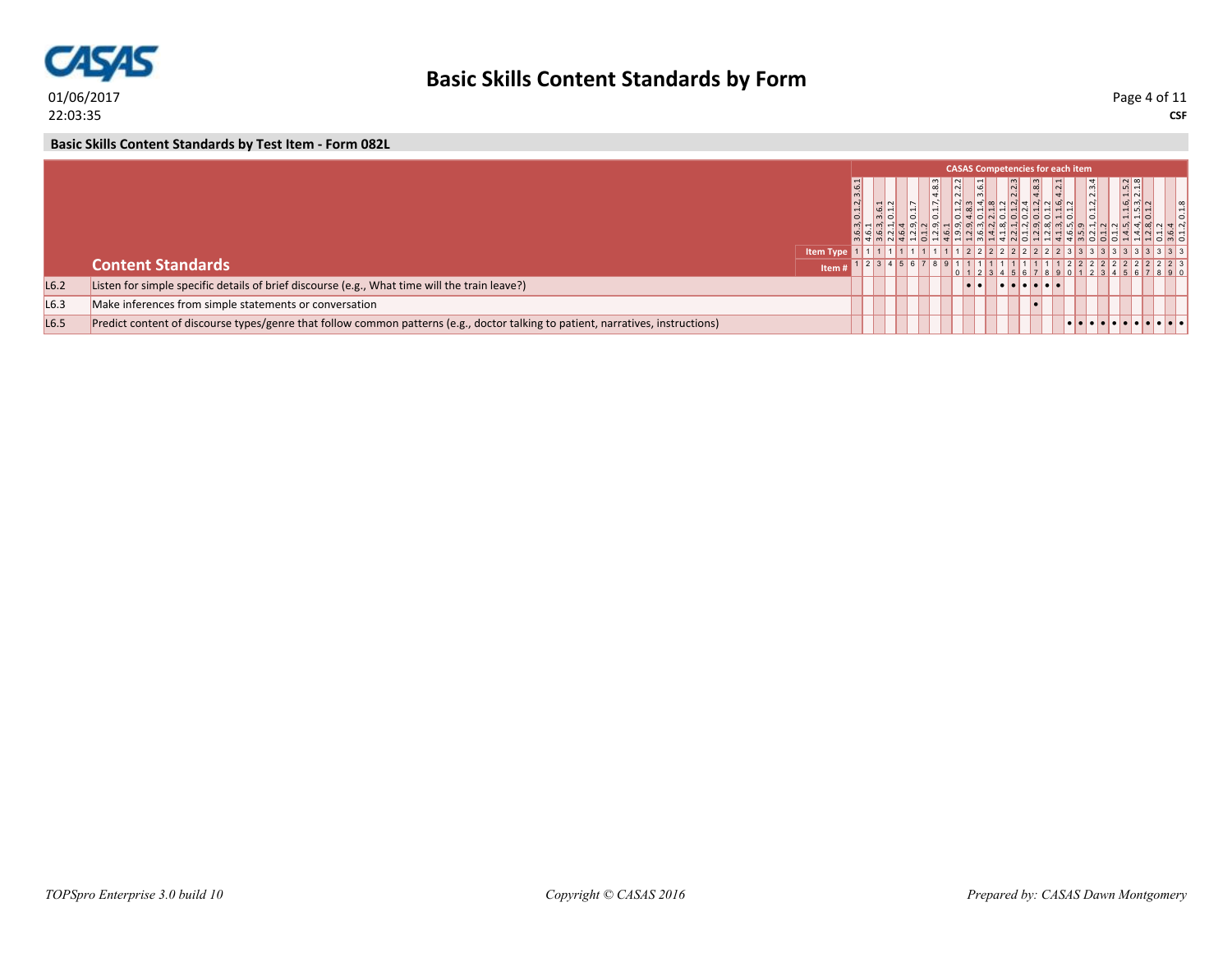

**Basic Skills Content Standards by Test Item - Form 083L**

|       |                                                                                                                                                                                                                        |       |                                                                                             |                                                                                                                                             |              |  | <b>CASAS Competencies for each item</b> |  |                                                                                                                                                                                                                                                                                            |    |                            |                 |
|-------|------------------------------------------------------------------------------------------------------------------------------------------------------------------------------------------------------------------------|-------|---------------------------------------------------------------------------------------------|---------------------------------------------------------------------------------------------------------------------------------------------|--------------|--|-----------------------------------------|--|--------------------------------------------------------------------------------------------------------------------------------------------------------------------------------------------------------------------------------------------------------------------------------------------|----|----------------------------|-----------------|
|       |                                                                                                                                                                                                                        |       |                                                                                             |                                                                                                                                             |              |  |                                         |  |                                                                                                                                                                                                                                                                                            |    |                            |                 |
|       |                                                                                                                                                                                                                        |       | $m - 1m$                                                                                    |                                                                                                                                             |              |  |                                         |  |                                                                                                                                                                                                                                                                                            |    |                            |                 |
|       |                                                                                                                                                                                                                        |       | 31.3<br>$\frac{1}{2}$ $\frac{1}{2}$ $\frac{1}{2}$ $\frac{1}{2}$ $\frac{1}{2}$ $\frac{1}{2}$ |                                                                                                                                             |              |  |                                         |  | $\begin{array}{l l l} 2.18 & 2.34 \\ 2.014 & 4.18 \\ 2.034 & 4.13 \\ 2.31 & 2.12 \\ 2.13 & 2.12 \\ 2.13 & 2.12 \\ 2.13 & 2.12 \\ 2.13 & 2.13 \\ 2.13 & 2.13 \\ 2.13 & 2.13 \\ 2.13 & 2.13 \\ 2.13 & 2.13 \\ 2.13 & 2.13 \\ 2.13 & 2.13 \\ 2.13 & 2.13 \\ 2.13 & 2.13 \\ 2.13 & 2.13 \\ 2.$ |    | 3.6.3                      | $\frac{153}{2}$ |
|       |                                                                                                                                                                                                                        |       |                                                                                             | $\frac{4}{2}$ $\frac{3}{1}$ $\frac{1}{4}$ $\frac{5}{6}$ $\frac{3}{1}$ $\frac{3}{4}$ $\frac{4}{8}$ $\frac{4}{9}$ $\frac{4}{1}$ $\frac{4}{1}$ |              |  |                                         |  |                                                                                                                                                                                                                                                                                            |    |                            |                 |
|       |                                                                                                                                                                                                                        |       |                                                                                             |                                                                                                                                             |              |  |                                         |  |                                                                                                                                                                                                                                                                                            |    |                            |                 |
|       | <b>Content Standards</b>                                                                                                                                                                                               |       |                                                                                             |                                                                                                                                             |              |  |                                         |  |                                                                                                                                                                                                                                                                                            |    |                            |                 |
|       |                                                                                                                                                                                                                        | Item# |                                                                                             |                                                                                                                                             |              |  |                                         |  | $23456789111111111111222222222222$                                                                                                                                                                                                                                                         |    |                            |                 |
| L1    | Phonology                                                                                                                                                                                                              |       |                                                                                             |                                                                                                                                             |              |  |                                         |  |                                                                                                                                                                                                                                                                                            |    |                            |                 |
| L1.5  | Recognize reduced forms of words and phrases (e.g., gonna, gimme; Did you/Didja, twenty/twenny)                                                                                                                        |       |                                                                                             |                                                                                                                                             |              |  |                                         |  |                                                                                                                                                                                                                                                                                            |    |                            |                 |
| L1.7  | Recognize moods, emotions, and attitudes conveyed by pronunciation and stress patterns (e.g., Stress and intonation can change I don't believe it!<br>from an expression of skepticism to an exclamation of surprise.) |       |                                                                                             |                                                                                                                                             |              |  |                                         |  |                                                                                                                                                                                                                                                                                            |    |                            |                 |
| L2    | <b>Vocabulary</b>                                                                                                                                                                                                      |       |                                                                                             |                                                                                                                                             |              |  |                                         |  |                                                                                                                                                                                                                                                                                            |    |                            |                 |
| L2.3  | Comprehend high frequency words, phrases, phrasal verbs and simple idioms used in a variety of everyday contexts (e.g., everyday conversations,<br>simple descriptions, directions)                                    |       |                                                                                             |                                                                                                                                             |              |  |                                         |  |                                                                                                                                                                                                                                                                                            |    |                            |                 |
| L2.4  | Comprehend simple words, phrases, and idioms drawn from functional life skill topics (e.g., shopping, housing, health, transportation, employment)                                                                     |       |                                                                                             |                                                                                                                                             |              |  |                                         |  |                                                                                                                                                                                                                                                                                            |    |                            |                 |
| L2.7  | Comprehend speech that contains unfamiliar vocabulary using contextual clues                                                                                                                                           |       |                                                                                             |                                                                                                                                             |              |  |                                         |  |                                                                                                                                                                                                                                                                                            |    |                            |                 |
| L3    | Grammar                                                                                                                                                                                                                |       |                                                                                             |                                                                                                                                             |              |  |                                         |  |                                                                                                                                                                                                                                                                                            |    |                            |                 |
| L3.10 | Comprehend comparative forms of adjectives (e.g., faster, fastest)                                                                                                                                                     |       |                                                                                             |                                                                                                                                             |              |  |                                         |  |                                                                                                                                                                                                                                                                                            |    |                            |                 |
| L3.11 | Recognize signal words and cohesive devices that give clues to organization and content of message (e.g., first, then, however, it's important that, well,<br>anyway, that being said, etc.)                           |       |                                                                                             |                                                                                                                                             |              |  |                                         |  |                                                                                                                                                                                                                                                                                            |    |                            |                 |
| L3.14 | Recognize a range of question types (e.g., embedded questions, tag questions)                                                                                                                                          |       |                                                                                             |                                                                                                                                             |              |  |                                         |  |                                                                                                                                                                                                                                                                                            |    |                            |                 |
| L3.3  | Recognize contracted forms                                                                                                                                                                                             |       |                                                                                             |                                                                                                                                             |              |  |                                         |  |                                                                                                                                                                                                                                                                                            |    | .                          |                 |
| L3.4  | Recognize imperative constructions                                                                                                                                                                                     |       |                                                                                             |                                                                                                                                             |              |  |                                         |  |                                                                                                                                                                                                                                                                                            |    |                            |                 |
| L3.5  | Recognize negative constructions                                                                                                                                                                                       |       |                                                                                             |                                                                                                                                             |              |  |                                         |  |                                                                                                                                                                                                                                                                                            |    |                            |                 |
| L3.6  | Distinguish between simple questions (e.g., WH- & yes/no) and statements                                                                                                                                               |       |                                                                                             |                                                                                                                                             |              |  |                                         |  |                                                                                                                                                                                                                                                                                            |    |                            |                 |
| L3.7  | Recognize noun plurals                                                                                                                                                                                                 |       |                                                                                             |                                                                                                                                             |              |  |                                         |  |                                                                                                                                                                                                                                                                                            |    |                            |                 |
| L3.8  | Recognize the possessive form of nouns and pronouns                                                                                                                                                                    |       |                                                                                             |                                                                                                                                             |              |  |                                         |  |                                                                                                                                                                                                                                                                                            |    |                            |                 |
| L3.9  | Comprehend intermediate level grammar and structures (e.g., simple past, modals, real conditional, present perfect, compound simple sentences)                                                                         |       | e le le le le                                                                               |                                                                                                                                             |              |  |                                         |  |                                                                                                                                                                                                                                                                                            |    |                            |                 |
| L4    | <b>General Discourse</b>                                                                                                                                                                                               |       |                                                                                             |                                                                                                                                             |              |  |                                         |  |                                                                                                                                                                                                                                                                                            |    |                            |                 |
| L4.2  | Comprehend simple conversations                                                                                                                                                                                        |       |                                                                                             |                                                                                                                                             | . <b>.</b> . |  |                                         |  |                                                                                                                                                                                                                                                                                            | I۰ | $ \bullet \bullet \bullet$ |                 |
| L4.3  | Comprehend simply expressed states and feelings                                                                                                                                                                        |       |                                                                                             |                                                                                                                                             |              |  |                                         |  |                                                                                                                                                                                                                                                                                            |    |                            |                 |
| L4.5  | Comprehend brief non-face-to-face communication (e.g., short phone calls, personal messages)                                                                                                                           |       |                                                                                             |                                                                                                                                             |              |  |                                         |  |                                                                                                                                                                                                                                                                                            |    |                            |                 |
| L4.9  | Comprehend communicative function of speech (e.g., polite disagreement: Do you really think so?)                                                                                                                       |       |                                                                                             |                                                                                                                                             |              |  |                                         |  |                                                                                                                                                                                                                                                                                            |    |                            |                 |
| L5    | <b>Informational Discourse</b>                                                                                                                                                                                         |       |                                                                                             |                                                                                                                                             |              |  |                                         |  |                                                                                                                                                                                                                                                                                            |    |                            |                 |
| L5.2  | Comprehend brief messages (e.g., Your husband called. Ms. Garcia wants to see you right away.)                                                                                                                         |       |                                                                                             |                                                                                                                                             |              |  |                                         |  |                                                                                                                                                                                                                                                                                            |    |                            |                 |
| L5.3  | Comprehend brief non-face-to-face messages or announcements (e.g., The store will close in ten minutes.)                                                                                                               |       |                                                                                             |                                                                                                                                             |              |  |                                         |  |                                                                                                                                                                                                                                                                                            |    |                            |                 |
| L5.4  | Comprehend simple single-step instructions, explanations, and directions (e.g., Turn off the lights. Put the boxes in the back.)                                                                                       |       |                                                                                             |                                                                                                                                             |              |  |                                         |  |                                                                                                                                                                                                                                                                                            |    |                            |                 |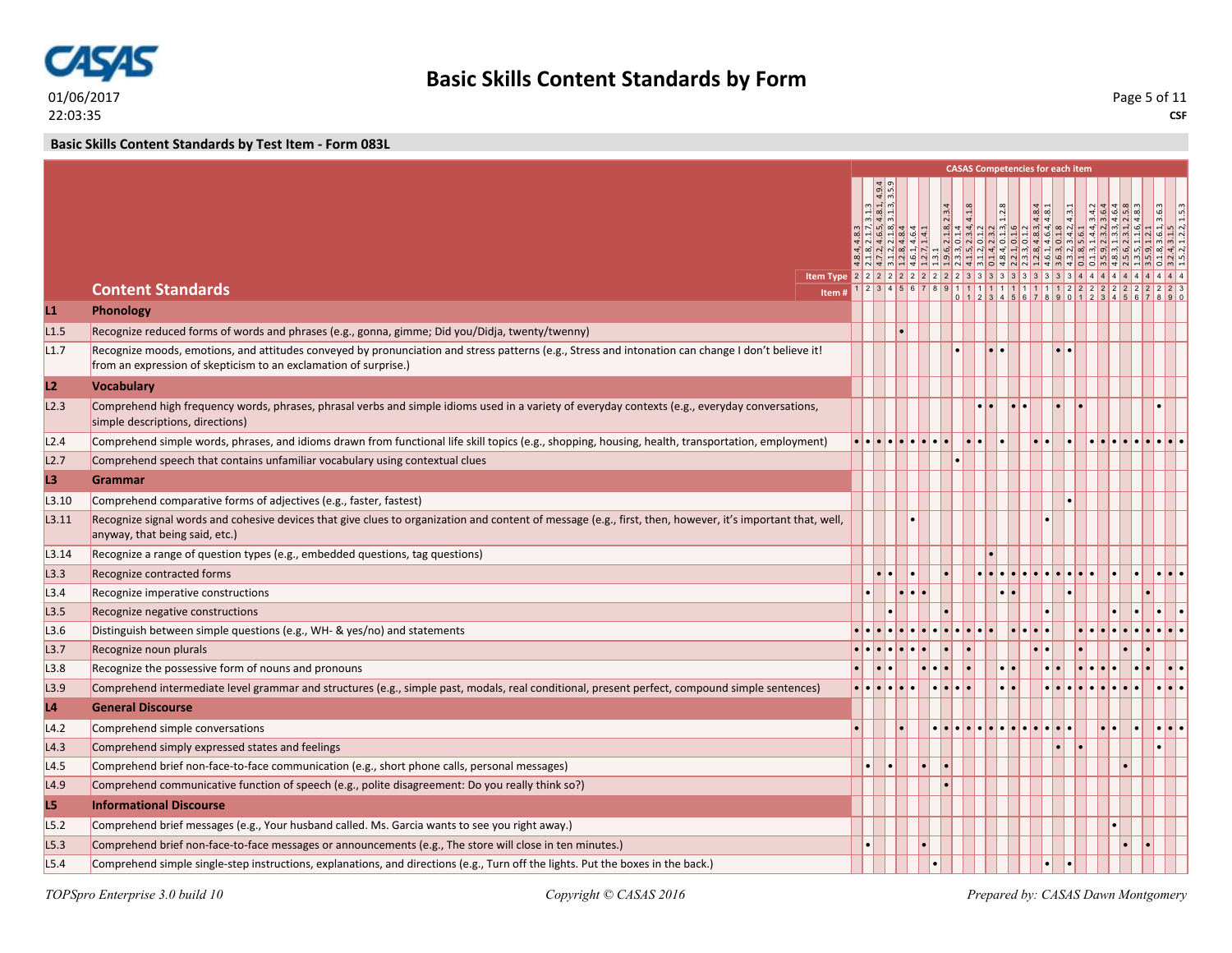

**Basic Skills Content Standards by Form**

**CSF** Page 6 of 11

**Basic Skills Content Standards by Test Item - Form 083L**

|                  |                                                                                                                                                                           |       |           |                                                                                                               |                         |           |       |       |                   | <b>CASAS Competencies for each item</b>  |                         |                         |   |  |
|------------------|---------------------------------------------------------------------------------------------------------------------------------------------------------------------------|-------|-----------|---------------------------------------------------------------------------------------------------------------|-------------------------|-----------|-------|-------|-------------------|------------------------------------------|-------------------------|-------------------------|---|--|
|                  |                                                                                                                                                                           |       |           | $\frac{9}{4}$ $\frac{1}{9}$<br>$\frac{1}{2}$<br>$m - m$<br>$\frac{1}{2}$ $\frac{1}{2}$ $\frac{1}{2}$<br>$m +$ |                         |           | 2.3.4 | 4.1.8 | $\frac{3}{1.2.8}$ | $4.\overline{8}.4$<br>$4.\overline{8}.1$ |                         |                         |   |  |
|                  | <b>Content Standards</b>                                                                                                                                                  | Item# |           |                                                                                                               | 1 2 3 4 5 6 7 8 9 1 1 1 |           |       |       |                   |                                          |                         |                         |   |  |
| L5.5             | Comprehend multi-step instructions and directions (e.g., Turn off the lights when you leave and lock the door.)                                                           |       |           |                                                                                                               |                         |           |       |       |                   |                                          |                         |                         |   |  |
| L5.6             | Comprehend detailed instructions, explanations and directions in a range of contexts (e.g., specialized contexts such as workplace procedures,<br>operating instructions) |       |           |                                                                                                               |                         |           |       |       |                   |                                          |                         |                         |   |  |
| L6               | <b>Strategies and Critical Thinking</b>                                                                                                                                   |       |           |                                                                                                               |                         |           |       |       |                   |                                          |                         |                         |   |  |
| L6.1             | Identify the topic, main idea, or gist of brief discourse or information                                                                                                  |       |           | lo I o                                                                                                        |                         | $\bullet$ | .     |       |                   |                                          | $  \bullet   \bullet  $ | $  \bullet   \bullet  $ |   |  |
| L6.2             | Listen for simple specific details of brief discourse (e.g., What time will the train leave?)                                                                             |       | $\bullet$ |                                                                                                               | <u>ie ie </u>           |           | l e i |       |                   |                                          |                         |                         |   |  |
| L6.3             | Make inferences from simple statements or conversation                                                                                                                    |       |           | .                                                                                                             |                         |           |       |       |                   |                                          |                         |                         | . |  |
| L <sub>6.5</sub> | Predict content of discourse types/genre that follow common patterns (e.g., doctor talking to patient, narratives, instructions)                                          |       |           |                                                                                                               |                         |           |       |       |                   | .                                        |                         |                         |   |  |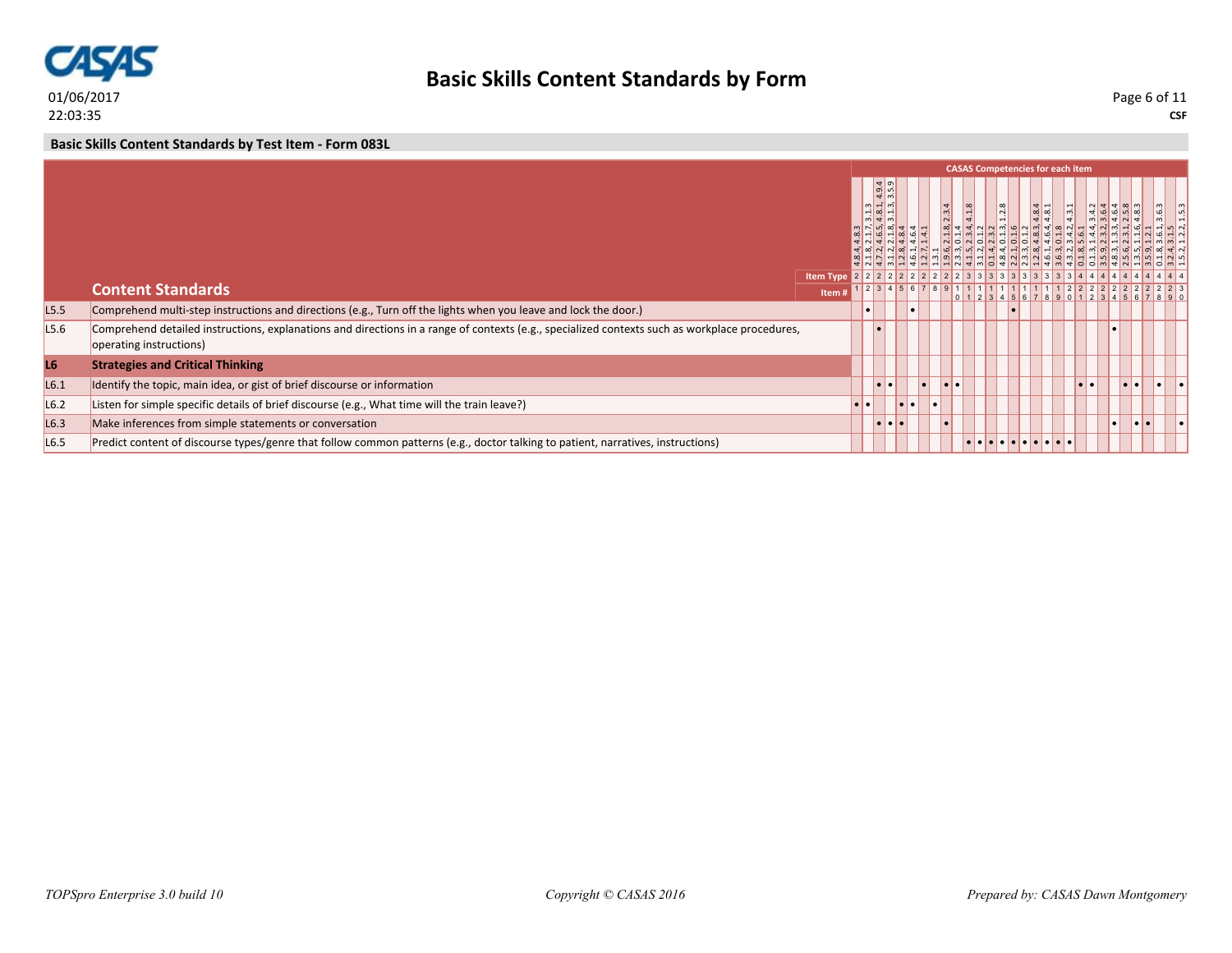

**Basic Skills Content Standards by Test Item - Form 084L**

|       |                                                                                                                                                                                                                        |         |  |  |  | <b>CASAS Competencies for each item</b> |  |   |  |                                                           |                 |
|-------|------------------------------------------------------------------------------------------------------------------------------------------------------------------------------------------------------------------------|---------|--|--|--|-----------------------------------------|--|---|--|-----------------------------------------------------------|-----------------|
|       |                                                                                                                                                                                                                        |         |  |  |  |                                         |  |   |  |                                                           |                 |
|       |                                                                                                                                                                                                                        |         |  |  |  |                                         |  |   |  | $, \frac{4.8.4}{4.6.1, 4.6.5, 4.8.1}$<br>, $1.2.7, 1.2.8$ |                 |
|       |                                                                                                                                                                                                                        |         |  |  |  |                                         |  |   |  |                                                           |                 |
|       |                                                                                                                                                                                                                        |         |  |  |  |                                         |  |   |  |                                                           |                 |
|       |                                                                                                                                                                                                                        |         |  |  |  |                                         |  |   |  |                                                           |                 |
|       | <b>Content Standards</b>                                                                                                                                                                                               |         |  |  |  |                                         |  |   |  |                                                           |                 |
|       | Item #                                                                                                                                                                                                                 |         |  |  |  |                                         |  |   |  |                                                           |                 |
| L1    | Phonology                                                                                                                                                                                                              |         |  |  |  |                                         |  |   |  |                                                           |                 |
| L1.5  | Recognize reduced forms of words and phrases (e.g., gonna, gimme; Did you/Didja, twenty/twenny)                                                                                                                        |         |  |  |  |                                         |  |   |  |                                                           |                 |
| L1.7  | Recognize moods, emotions, and attitudes conveyed by pronunciation and stress patterns (e.g., Stress and intonation can change I don't believe it!<br>from an expression of skepticism to an exclamation of surprise.) |         |  |  |  |                                         |  |   |  |                                                           |                 |
| L2    | <b>Vocabulary</b>                                                                                                                                                                                                      |         |  |  |  |                                         |  |   |  |                                                           |                 |
| L2.3  | Comprehend high frequency words, phrases, phrasal verbs and simple idioms used in a variety of everyday contexts (e.g., everyday conversations,<br>simple descriptions, directions)                                    |         |  |  |  |                                         |  |   |  |                                                           |                 |
| L2.4  | Comprehend simple words, phrases, and idioms drawn from functional life skill topics (e.g., shopping, housing, health, transportation, employment)                                                                     |         |  |  |  |                                         |  |   |  |                                                           |                 |
| L2.7  | Comprehend speech that contains unfamiliar vocabulary using contextual clues                                                                                                                                           |         |  |  |  |                                         |  |   |  |                                                           |                 |
| L3    | <b>Grammar</b>                                                                                                                                                                                                         |         |  |  |  |                                         |  |   |  |                                                           |                 |
| L3.10 | Comprehend comparative forms of adjectives (e.g., faster, fastest)                                                                                                                                                     |         |  |  |  |                                         |  |   |  |                                                           |                 |
| L3.11 | Recognize signal words and cohesive devices that give clues to organization and content of message (e.g., first, then, however, it's important that, well,<br>anyway, that being said, etc.)                           |         |  |  |  |                                         |  |   |  |                                                           |                 |
| L3.13 | Comprehend advanced grammar and structures (e.g., complex tenses, all conditionals (real and unreal), passive voice, reported speech,<br>compound/complex sentences)                                                   |         |  |  |  |                                         |  |   |  |                                                           |                 |
| L3.14 | Recognize a range of question types (e.g., embedded questions, tag questions)                                                                                                                                          |         |  |  |  |                                         |  |   |  |                                                           |                 |
| L3.3  | Recognize contracted forms                                                                                                                                                                                             |         |  |  |  |                                         |  | . |  |                                                           | ı.              |
| L3.4  | Recognize imperative constructions                                                                                                                                                                                     |         |  |  |  |                                         |  |   |  |                                                           | $\cdot$ $\cdot$ |
| L3.5  | Recognize negative constructions                                                                                                                                                                                       |         |  |  |  |                                         |  |   |  |                                                           |                 |
| L3.6  | Distinguish between simple questions (e.g., WH- & yes/no) and statements                                                                                                                                               |         |  |  |  |                                         |  |   |  |                                                           |                 |
| L3.7  | Recognize noun plurals                                                                                                                                                                                                 |         |  |  |  |                                         |  |   |  |                                                           |                 |
| L3.8  | Recognize the possessive form of nouns and pronouns                                                                                                                                                                    |         |  |  |  |                                         |  |   |  |                                                           |                 |
| L3.9  | Comprehend intermediate level grammar and structures (e.g., simple past, modals, real conditional, present perfect, compound simple sentences)                                                                         |         |  |  |  |                                         |  |   |  |                                                           |                 |
| L4    | <b>General Discourse</b>                                                                                                                                                                                               |         |  |  |  |                                         |  |   |  |                                                           |                 |
| L4.2  | Comprehend simple conversations                                                                                                                                                                                        | ململماء |  |  |  |                                         |  |   |  |                                                           |                 |
| L4.3  | Comprehend simply expressed states and feelings                                                                                                                                                                        |         |  |  |  |                                         |  |   |  |                                                           |                 |
| L4.4  | Comprehend abbreviated forms of speech (e.g., Want some?)                                                                                                                                                              |         |  |  |  |                                         |  |   |  |                                                           |                 |
| L4.5  | Comprehend brief non-face-to-face communication (e.g., short phone calls, personal messages)                                                                                                                           |         |  |  |  |                                         |  |   |  |                                                           |                 |
| L5    | <b>Informational Discourse</b>                                                                                                                                                                                         |         |  |  |  |                                         |  |   |  |                                                           |                 |
| L5.2  | Comprehend brief messages (e.g., Your husband called. Ms. Garcia wants to see you right away.)                                                                                                                         |         |  |  |  |                                         |  |   |  |                                                           |                 |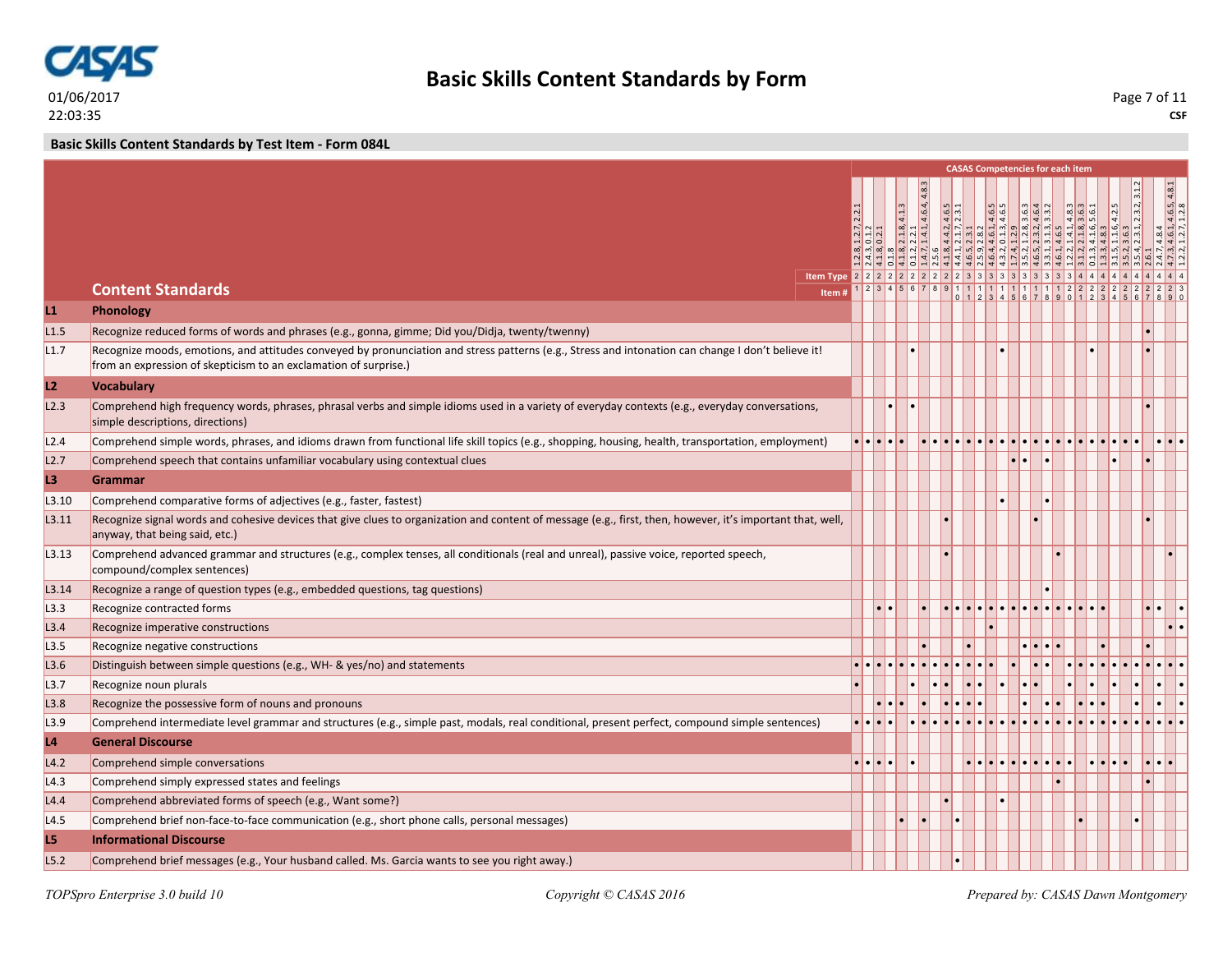

**Basic Skills Content Standards by Form**

**CSF** Page 8 of 11

**Basic Skills Content Standards by Test Item - Form 084L**

|                  |                                                                                                                                                                           |       |                                 |           |                           |                                           |                | <b>CASAS Competencies for each item</b> |   |                               |                                            |  |                                                   |
|------------------|---------------------------------------------------------------------------------------------------------------------------------------------------------------------------|-------|---------------------------------|-----------|---------------------------|-------------------------------------------|----------------|-----------------------------------------|---|-------------------------------|--------------------------------------------|--|---------------------------------------------------|
|                  |                                                                                                                                                                           |       | 2.2<br>$\frac{2.7}{1.2}$<br>ಸರಂ |           | $\infty$ $\left  \right $ |                                           | m <sub>1</sub> | 4.6.5                                   |   | $3.6.3$<br>$4.6.4$<br>$3.3.2$ | $\frac{33}{9}$ $\frac{3}{9}$ $\frac{1}{9}$ |  | $\frac{4.6.5}{1.2.8}$<br>$d$ $d$<br>$\frac{1}{2}$ |
|                  |                                                                                                                                                                           |       |                                 |           |                           |                                           |                |                                         |   |                               |                                            |  |                                                   |
|                  | <b>Content Standards</b>                                                                                                                                                  | Item# |                                 |           | 1 2 3 4 5 6 7 8 9 1 1 1   |                                           |                |                                         |   |                               |                                            |  |                                                   |
| L5.3             | Comprehend brief non-face-to-face messages or announcements (e.g., The store will close in ten minutes.)                                                                  |       |                                 |           |                           |                                           |                |                                         |   |                               |                                            |  |                                                   |
| L5.4             | Comprehend simple single-step instructions, explanations, and directions (e.g., Turn off the lights. Put the boxes in the back.)                                          |       |                                 |           |                           |                                           |                |                                         |   |                               |                                            |  |                                                   |
| L <sub>5.5</sub> | Comprehend multi-step instructions and directions (e.g., Turn off the lights when you leave and lock the door.)                                                           |       |                                 |           |                           |                                           |                |                                         |   |                               |                                            |  |                                                   |
| L5.6             | Comprehend detailed instructions, explanations and directions in a range of contexts (e.g., specialized contexts such as workplace procedures,<br>operating instructions) |       |                                 |           |                           |                                           |                |                                         |   |                               |                                            |  |                                                   |
| L6               | <b>Strategies and Critical Thinking</b>                                                                                                                                   |       |                                 |           |                           |                                           |                |                                         |   |                               |                                            |  |                                                   |
| L6.1             | Identify the topic, main idea, or gist of brief discourse or information                                                                                                  |       |                                 | $\bullet$ |                           |                                           |                |                                         |   |                               |                                            |  |                                                   |
| L6.2             | Listen for simple specific details of brief discourse (e.g., What time will the train leave?)                                                                             |       | $\blacksquare$                  |           |                           | $  \bullet   \bullet   \bullet   \bullet$ |                |                                         |   |                               |                                            |  |                                                   |
| L6.3             | Make inferences from simple statements or conversation                                                                                                                    |       |                                 |           |                           |                                           |                |                                         | o |                               |                                            |  |                                                   |
| L6.5             | Predict content of discourse types/genre that follow common patterns (e.g., doctor talking to patient, narratives, instructions)                                          |       |                                 |           |                           |                                           |                |                                         |   |                               |                                            |  |                                                   |
| L <sub>6.7</sub> | Determine when clarification is necessary                                                                                                                                 |       |                                 |           |                           |                                           |                |                                         |   |                               |                                            |  |                                                   |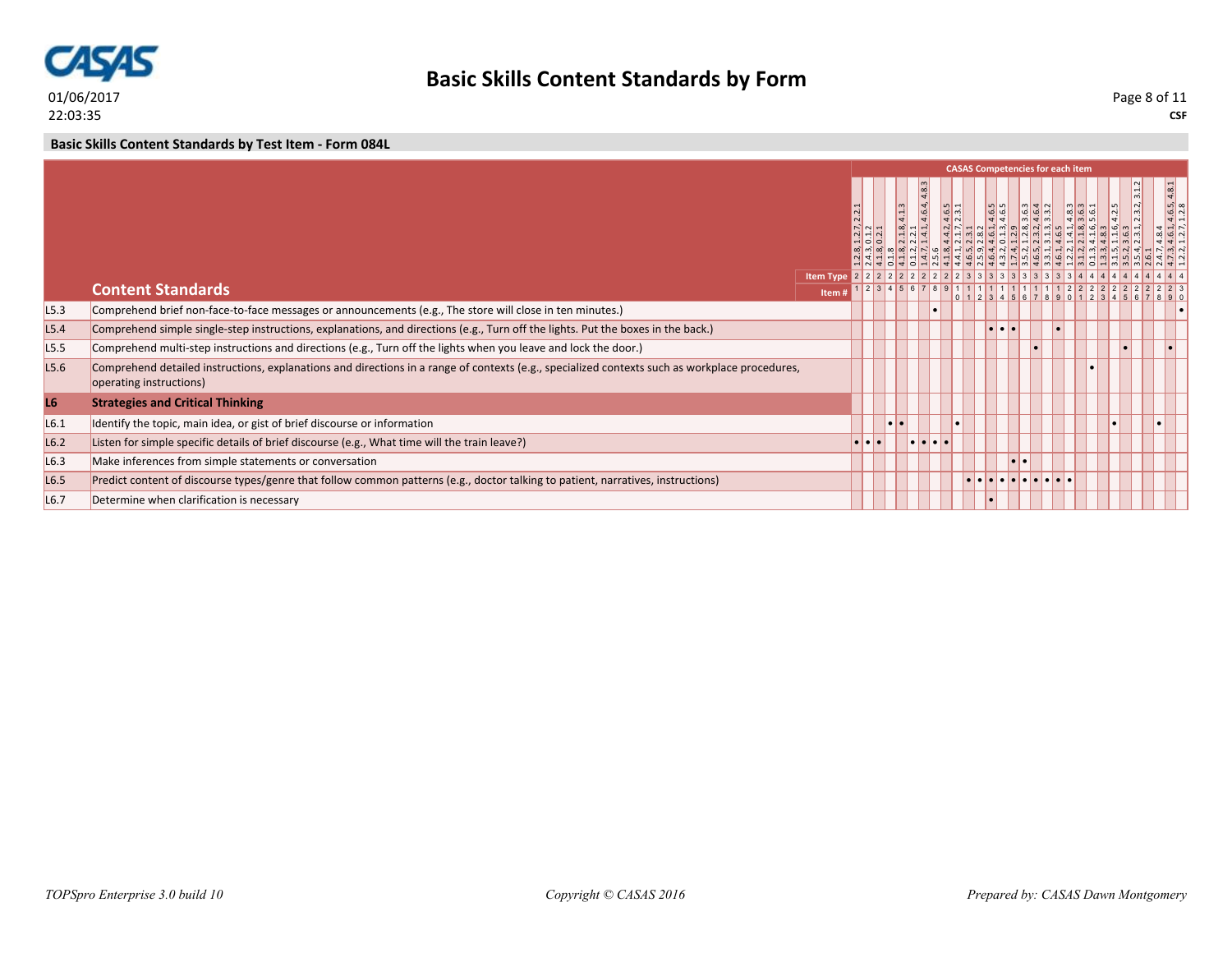

**Basic Skills Content Standards by Test Item - Form 085L**

|                |                                                                                                                                                                                                                                                       |                  |               |                |              |  |          | <b>CASAS Competencies for each item</b> |  |                                         |                     |      |
|----------------|-------------------------------------------------------------------------------------------------------------------------------------------------------------------------------------------------------------------------------------------------------|------------------|---------------|----------------|--------------|--|----------|-----------------------------------------|--|-----------------------------------------|---------------------|------|
|                |                                                                                                                                                                                                                                                       |                  |               |                |              |  |          |                                         |  |                                         |                     |      |
|                |                                                                                                                                                                                                                                                       |                  |               |                |              |  |          |                                         |  |                                         |                     |      |
|                |                                                                                                                                                                                                                                                       |                  |               |                |              |  |          |                                         |  |                                         |                     |      |
|                |                                                                                                                                                                                                                                                       |                  |               |                |              |  |          |                                         |  |                                         |                     |      |
|                |                                                                                                                                                                                                                                                       |                  |               |                |              |  |          | <u>4444449494949494949494</u>           |  |                                         |                     |      |
|                | <b>Content Standards</b><br>Item#                                                                                                                                                                                                                     |                  |               |                | 891111111111 |  |          |                                         |  | $0$ 1 2 3 4 5 6 7 8 9 0 1 2 3 4 5 6 7 8 |                     |      |
| L1             | <b>Phonology</b>                                                                                                                                                                                                                                      |                  |               |                |              |  |          |                                         |  |                                         |                     |      |
| L1.7           | Recognize moods, emotions, and attitudes conveyed by pronunciation and stress patterns (e.g., Stress and intonation can change I don't believe it!<br>from an expression of skepticism to an exclamation of surprise.)                                |                  |               | $\blacksquare$ |              |  |          |                                         |  |                                         |                     |      |
| L2             | <b>Vocabulary</b>                                                                                                                                                                                                                                     |                  |               |                |              |  |          |                                         |  |                                         |                     |      |
| L2.8           | Comprehend a wide range of vocabulary such as synonyms (e.g., doctor vs. physician), precise terminology (e.g., home vs. duplex apartment), phrasal $\cdot$<br>verbs and idioms (e.g., to be late vs. running behind schedule) on a variety of topics |                  | <b>1.1.1.</b> |                |              |  | le le le |                                         |  | a la la                                 |                     |      |
| L2.9           | Comprehend specialized vocabulary (e.g., technical, academic)                                                                                                                                                                                         |                  |               |                |              |  |          | $\bullet\bullet$                        |  |                                         |                     |      |
| L3             | <b>Grammar</b>                                                                                                                                                                                                                                        |                  |               |                |              |  |          |                                         |  |                                         |                     |      |
| L3.11          | Recognize signal words and cohesive devices that give clues to organization and content of message (e.g., first, then, however, it's important that,<br>well, anyway, that being said, etc.)                                                          | I۰I۰.            |               |                |              |  |          |                                         |  |                                         |                     |      |
| L3.13          | Comprehend advanced grammar and structures (e.g., complex tenses, all conditionals (real and unreal), passive voice, reported speech,<br>compound/complex sentences)                                                                                  |                  |               |                |              |  |          |                                         |  |                                         |                     |      |
| L3.14          | Recognize a range of question types (e.g., embedded questions, tag questions)                                                                                                                                                                         |                  |               |                |              |  |          |                                         |  |                                         |                     |      |
| L <sub>4</sub> | <b>General Discourse</b>                                                                                                                                                                                                                              |                  |               |                |              |  |          |                                         |  |                                         |                     |      |
| L4.5           | Comprehend brief non-face-to-face communication (e.g., short phone calls, personal messages)                                                                                                                                                          |                  |               |                |              |  |          |                                         |  |                                         |                     |      |
| L4.6           | Comprehend extended conversations                                                                                                                                                                                                                     |                  |               |                |              |  |          |                                         |  |                                         |                     |      |
| L4.8           | Recognize fillers and place holders in speech (e.g., Um, You know, Like)                                                                                                                                                                              |                  |               |                |              |  |          |                                         |  |                                         |                     |      |
| L4.9           | Comprehend communicative function of speech (e.g., polite disagreement: Do you really think so?)                                                                                                                                                      |                  |               |                |              |  |          |                                         |  |                                         |                     |      |
| L5             | <b>Informational Discourse</b>                                                                                                                                                                                                                        |                  |               |                |              |  |          |                                         |  |                                         |                     |      |
| L5.5           | Comprehend multi-step instructions and directions (e.g., Turn off the lights when you leave and lock the door.)                                                                                                                                       |                  |               |                |              |  |          |                                         |  |                                         |                     |      |
| L5.6           | Comprehend detailed instructions, explanations and directions in a range of contexts (e.g., specialized contexts such as workplace procedures,<br>operating instructions)                                                                             | $\bullet\bullet$ |               |                |              |  |          |                                         |  |                                         |                     |      |
| L5.7           | Comprehend instructions or requests given tentatively or indirectly (e.g., Why don't you ? You may want to)                                                                                                                                           |                  |               |                |              |  |          |                                         |  |                                         |                     |      |
| L <sub>6</sub> | <b>Strategies and Critical Thinking</b>                                                                                                                                                                                                               |                  |               |                |              |  |          |                                         |  |                                         |                     |      |
| L6.1           | Identify the topic, main idea, or gist of brief discourse or information                                                                                                                                                                              |                  |               |                |              |  |          |                                         |  |                                         | $\bullet$ $\bullet$ | •ا•ا |
| L6.2           | Listen for simple specific details of brief discourse (e.g., What time will the train leave?)                                                                                                                                                         |                  | l۰I۰          |                |              |  |          |                                         |  |                                         |                     |      |
| L6.5           | Predict content of discourse types/genre that follow common patterns (e.g., doctor talking to patient, narratives, instructions)                                                                                                                      |                  |               |                |              |  |          |                                         |  |                                         |                     |      |
| L6.8           | Identify the main idea or topic of extended discourse                                                                                                                                                                                                 |                  |               |                |              |  |          |                                         |  |                                         |                     |      |
| L6.9           | Listen for complex detail or several details in extended discourse (e.g., What are the reasons for the company's new policy?)                                                                                                                         |                  |               |                |              |  |          |                                         |  |                                         |                     |      |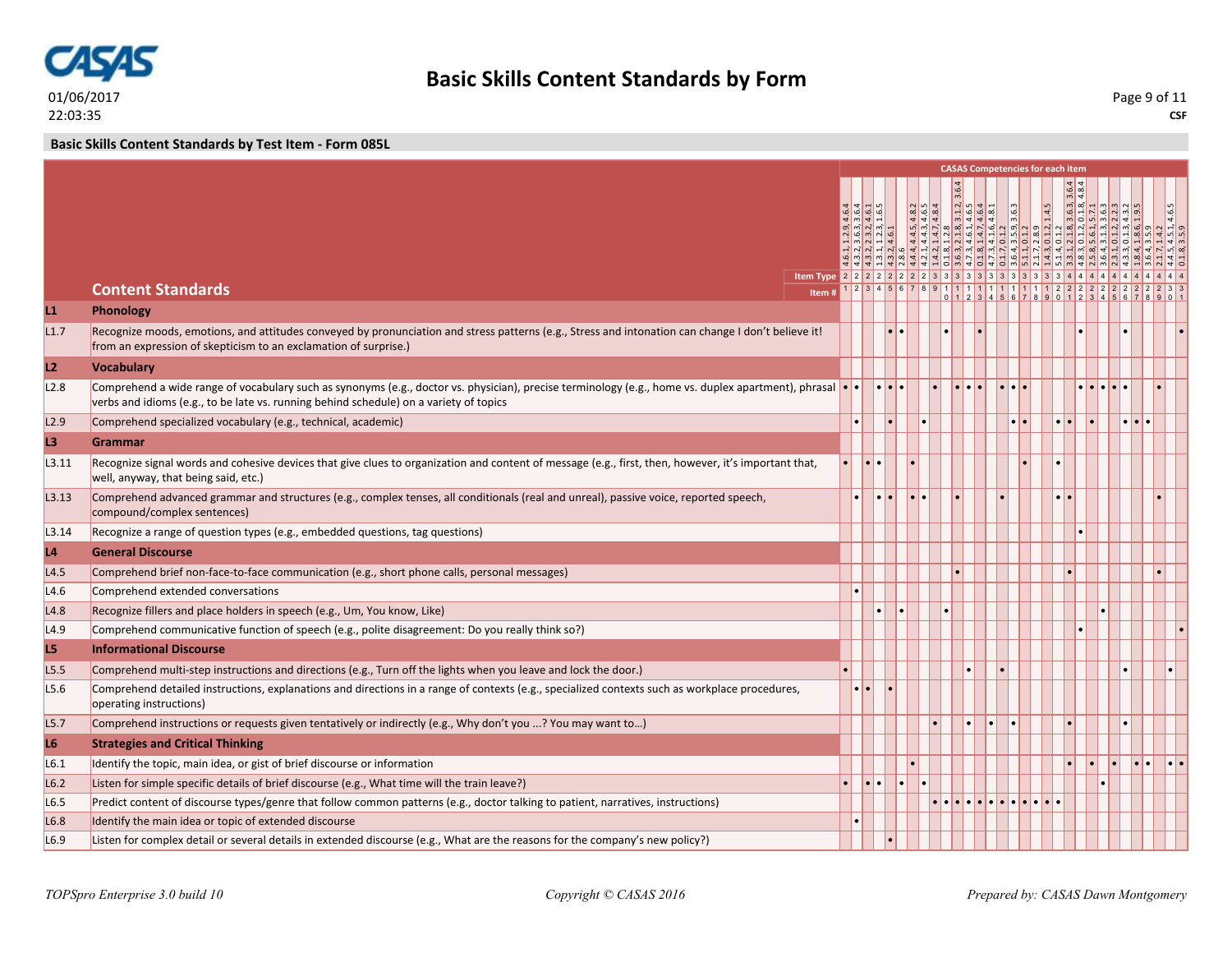

**Basic Skills Content Standards by Test Item - Form 086L**

|       |                                                                                                                                                                                                                                               |                          |       |                                                                                                                              |        |                                                                                                                                                                                                                                                                                                                     |                         | <b>CASAS Competencies for each item</b> |            |                     |                             |  |  |
|-------|-----------------------------------------------------------------------------------------------------------------------------------------------------------------------------------------------------------------------------------------------|--------------------------|-------|------------------------------------------------------------------------------------------------------------------------------|--------|---------------------------------------------------------------------------------------------------------------------------------------------------------------------------------------------------------------------------------------------------------------------------------------------------------------------|-------------------------|-----------------------------------------|------------|---------------------|-----------------------------|--|--|
|       |                                                                                                                                                                                                                                               |                          |       |                                                                                                                              |        |                                                                                                                                                                                                                                                                                                                     |                         |                                         |            |                     |                             |  |  |
|       |                                                                                                                                                                                                                                               |                          | m n 4 | $\begin{array}{ c c c c c }\n\hline\n4 & 4 & 8 & 1 \\ \hline\n4 & 6 & 8 & 1 \\ \hline\n4 & 8 & 1 & 1 \\ \hline\n\end{array}$ |        |                                                                                                                                                                                                                                                                                                                     | 4.1.7.4                 |                                         |            |                     |                             |  |  |
|       |                                                                                                                                                                                                                                               |                          |       |                                                                                                                              |        | $\frac{16}{4}$<br>$\begin{array}{cccccc}\n3.4.2, & 3.3.1 \\ 3.3.1, & 2.5.2, & 3.3.1 \\ 2.6.5, & 3.7.7, & 3.5.2\n\end{array}$                                                                                                                                                                                        |                         |                                         |            |                     | $\frac{1}{2}$ $\frac{1}{2}$ |  |  |
|       |                                                                                                                                                                                                                                               |                          |       |                                                                                                                              |        | $\frac{1}{2}$ 4 4 4 $\frac{1}{2}$ 4 $\frac{1}{2}$ 4 $\frac{1}{2}$ 4 $\frac{1}{2}$ 4 $\frac{1}{2}$ 4 $\frac{1}{2}$ 4 $\frac{1}{2}$ 4 $\frac{1}{2}$ 4 $\frac{1}{2}$                                                                                                                                                   |                         |                                         |            |                     |                             |  |  |
|       |                                                                                                                                                                                                                                               |                          |       |                                                                                                                              |        | $\frac{1}{4}$ $\frac{1}{4}$ $\frac{1}{1}$ $\frac{1}{1}$ $\frac{1}{1}$ $\frac{1}{1}$ $\frac{1}{1}$ $\frac{1}{1}$ $\frac{1}{1}$ $\frac{1}{1}$ $\frac{1}{1}$ $\frac{1}{1}$ $\frac{1}{1}$ $\frac{1}{1}$ $\frac{1}{1}$ $\frac{1}{1}$ $\frac{1}{1}$ $\frac{1}{1}$ $\frac{1}{1}$ $\frac{1}{1}$ $\frac{1}{1}$ $\frac{1}{1}$ |                         |                                         |            |                     |                             |  |  |
|       | <b>Content Standards</b><br>Item#                                                                                                                                                                                                             |                          |       |                                                                                                                              |        |                                                                                                                                                                                                                                                                                                                     |                         |                                         |            |                     |                             |  |  |
| L1    | <b>Phonology</b>                                                                                                                                                                                                                              |                          |       |                                                                                                                              |        |                                                                                                                                                                                                                                                                                                                     |                         |                                         |            |                     |                             |  |  |
| L1.7  | Recognize moods, emotions, and attitudes conveyed by pronunciation and stress patterns (e.g., Stress and intonation can change I don't believe it!<br>from an expression of skepticism to an exclamation of surprise.)                        |                          |       |                                                                                                                              |        |                                                                                                                                                                                                                                                                                                                     |                         |                                         |            |                     |                             |  |  |
| L2    | <b>Vocabulary</b>                                                                                                                                                                                                                             |                          |       |                                                                                                                              |        |                                                                                                                                                                                                                                                                                                                     |                         |                                         |            |                     |                             |  |  |
| L2.6  | Comprehend words changed by prefixes, suffixes, etc. (e.g., happy/unhappy; govern, government)                                                                                                                                                |                          |       |                                                                                                                              |        |                                                                                                                                                                                                                                                                                                                     |                         |                                         |            |                     |                             |  |  |
| L2.7  | Comprehend speech that contains unfamiliar vocabulary using contextual clues                                                                                                                                                                  |                          |       |                                                                                                                              |        |                                                                                                                                                                                                                                                                                                                     |                         |                                         |            |                     |                             |  |  |
| L2.8  | Comprehend a wide range of vocabulary such as synonyms (e.g., doctor vs. physician), precise terminology (e.g., home vs. duplex apartment), phrasal<br>verbs and idioms (e.g., to be late vs. running behind schedule) on a variety of topics | $\overline{\phantom{a}}$ |       |                                                                                                                              |        |                                                                                                                                                                                                                                                                                                                     | $\bullet\bullet\bullet$ |                                         |            |                     |                             |  |  |
| L2.9  | Comprehend specialized vocabulary (e.g., technical, academic)                                                                                                                                                                                 | $\bullet\bullet$         |       |                                                                                                                              |        |                                                                                                                                                                                                                                                                                                                     |                         |                                         |            |                     |                             |  |  |
| L3    | <b>Grammar</b>                                                                                                                                                                                                                                |                          |       |                                                                                                                              |        |                                                                                                                                                                                                                                                                                                                     |                         |                                         |            |                     |                             |  |  |
| L3.11 | Recognize signal words and cohesive devices that give clues to organization and content of message (e.g., first, then, however, it's important that,<br>well, anyway, that being said, etc.)                                                  |                          |       |                                                                                                                              |        |                                                                                                                                                                                                                                                                                                                     |                         |                                         |            |                     |                             |  |  |
| L3.13 | Comprehend advanced grammar and structures (e.g., complex tenses, all conditionals (real and unreal), passive voice, reported speech,<br>compound/complex sentences)                                                                          | $  \cdot   \cdot  $      |       |                                                                                                                              | lololo |                                                                                                                                                                                                                                                                                                                     |                         |                                         |            |                     |                             |  |  |
| L3.14 | Recognize a range of question types (e.g., embedded questions, tag questions)                                                                                                                                                                 |                          |       |                                                                                                                              |        |                                                                                                                                                                                                                                                                                                                     |                         |                                         |            |                     |                             |  |  |
| L4    | <b>General Discourse</b>                                                                                                                                                                                                                      |                          |       |                                                                                                                              |        |                                                                                                                                                                                                                                                                                                                     |                         |                                         |            |                     |                             |  |  |
| L4.11 | Comprehend extended or detailed non-face-to-face communication (e.g., phone calls, messages, announcements, radio broadcasts)                                                                                                                 |                          |       |                                                                                                                              |        |                                                                                                                                                                                                                                                                                                                     |                         |                                         |            |                     |                             |  |  |
| L4.5  | Comprehend brief non-face-to-face communication (e.g., short phone calls, personal messages)                                                                                                                                                  |                          |       |                                                                                                                              |        |                                                                                                                                                                                                                                                                                                                     |                         |                                         |            |                     |                             |  |  |
| L4.6  | Comprehend extended conversations                                                                                                                                                                                                             |                          |       |                                                                                                                              |        |                                                                                                                                                                                                                                                                                                                     |                         |                                         |            |                     |                             |  |  |
| L5    | <b>Informational Discourse</b>                                                                                                                                                                                                                |                          |       |                                                                                                                              |        |                                                                                                                                                                                                                                                                                                                     |                         |                                         |            |                     |                             |  |  |
| L5.5  | Comprehend multi-step instructions and directions (e.g., Turn off the lights when you leave and lock the door.)                                                                                                                               |                          |       |                                                                                                                              |        |                                                                                                                                                                                                                                                                                                                     |                         |                                         |            |                     |                             |  |  |
| L5.6  | Comprehend detailed instructions, explanations and directions in a range of contexts (e.g., specialized contexts such as workplace procedures,<br>operating instructions)                                                                     |                          |       |                                                                                                                              |        |                                                                                                                                                                                                                                                                                                                     |                         |                                         |            |                     |                             |  |  |
| L5.7  | Comprehend instructions or requests given tentatively or indirectly (e.g., Why don't you ? You may want to)                                                                                                                                   |                          |       |                                                                                                                              |        |                                                                                                                                                                                                                                                                                                                     |                         |                                         |            |                     |                             |  |  |
| L6    | <b>Strategies and Critical Thinking</b>                                                                                                                                                                                                       |                          |       |                                                                                                                              |        |                                                                                                                                                                                                                                                                                                                     |                         |                                         |            |                     |                             |  |  |
| L6.1  | Identify the topic, main idea, or gist of brief discourse or information                                                                                                                                                                      |                          |       |                                                                                                                              |        |                                                                                                                                                                                                                                                                                                                     |                         |                                         |            | $\bullet$ $\bullet$ |                             |  |  |
| L6.10 | Make inferences and predictions and draw conclusions from lengthy or complex information                                                                                                                                                      |                          |       |                                                                                                                              |        |                                                                                                                                                                                                                                                                                                                     |                         |                                         |            |                     |                             |  |  |
| L6.2  | Listen for simple specific details of brief discourse (e.g., What time will the train leave?)                                                                                                                                                 |                          |       |                                                                                                                              |        |                                                                                                                                                                                                                                                                                                                     |                         |                                         |            |                     |                             |  |  |
| L6.5  | Predict content of discourse types/genre that follow common patterns (e.g., doctor talking to patient, narratives, instructions)                                                                                                              |                          |       |                                                                                                                              |        | . <b>.</b>                                                                                                                                                                                                                                                                                                          |                         |                                         | <b>. .</b> |                     |                             |  |  |